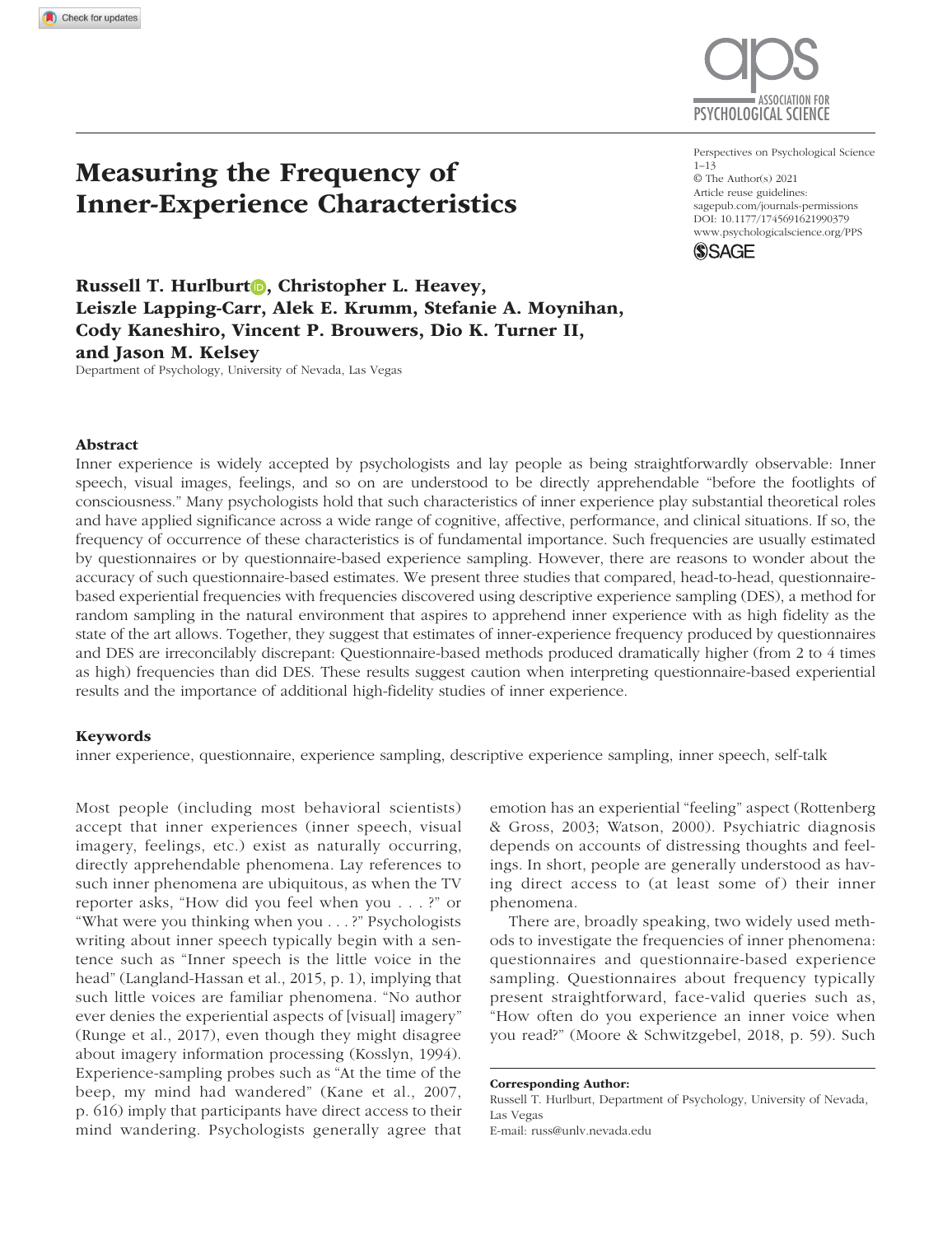questions presume that the respondent not only has direct immediate access to the phenomenon of interest but also has retrospective knowledge about such phenomena and the skill to estimate their frequencies.

Because the problematics of such retrospection and frequency-estimation processes are well known, some investigators use experience-sampling methods, which reduce retrospection by beeping participants in their natural environments and presenting questionnaire-like items that inquire whether specified kinds of experience were ongoing (e.g., "In the final split second before the beep"; Moore & Schwitzgebel, 2018, p. 61) or recent (e.g., "Over the last *two hours*"; Brinthaupt et al., 2015, p. 5). Such questionnaire-based experience sampling eliminates the need for participants' frequency estimations: Investigators compute frequencies from the proportion of "yes" responses.

These methods have been validated by comparing questionnaire and experience-sampling results. For example, Moore and Schwitzgebel (2018) found the frequency of self-talk while reading averaged about 60% whether estimated by participants on retrospective self-report questionnaires ("How often do you . . . ?") or by tallying online questionnaire-based experiencesampling responses ("In the final split-second before the beep were you  $\dots$ ?").

Brinthaupt et al. (2015) investigated self-talk in a variety of situations both by questionnaire and questionnairebased experience sampling. Using the Self-Talk Scale (STS; Brinthaupt et al., 2009) questionnaire, which uses Likert-scale frequency ratings from 1 (*never*) to 5 (*very often*) on items such as "I talk to myself when I feel ashamed of something I've done," they found that selftalk was reported as occurring in about 58% of situations. Likewise, when using experience sampling, they found that self-talk occurred in about 65% of situations: They delivered randomly timed text messages asking participants to respond "yes" or "no" to modified STS items about predefined situations (e.g., "Over the last *two hours*, I have been in a situation where I feel ashamed of something I've done"). If participants responded "yes" (that the situation had occurred), they were prompted to respond "yes" or "no" to "Did you talk to yourself (either silently or aloud) during or immediately after the situation occurred?" (Brinthaupt et al., 2015, p. 5).

Thus, despite their very different contexts (while reading or in specified situations) and very different experience-sampling methods (immediately after the event vs. over the past 2 hr), these studies produced very similar results: Whether by questionnaire or questionnairebased experience sampling, self-talk occurred roughly two thirds of the time.

Such consistency might suggest that self-talk actually occurs roughly two thirds of the time across a wide variety of situations and that questionnaires and questionnairebased experience sampling are adequate measures of that frequency. However, Hurlburt and Heavey (2006, 2015) claimed that people are often mistaken about the nature of their own inner experience and are therefore unlikely to answer accurately such questions as "How often do you . . . ?" Hurlburt and Heavey worried that people's characterizations of their inner experiences on questionnaires or questionnaire-based experience sampling may reflect situational demands and presuppositions about inner experience rather than their actual experienced phenomena. For example, participants who believe that self-talk is frequent or omnipresent would likely respond *very often* to the STS questionnaire items and *yes* to the modified-STS experiencesampling items regardless of whether self-talk actually occurs often or in the past 2 hr. This worry parallels Sherlock Holmes's idea that "insensibly [they would begin] to twist facts to suit theories, instead of theories to suit facts" (Doyle, 1900/2019, p. 3).

There are, broadly speaking, three strategies for dealing with this worry (Hurlburt & Heavey, 2001): accede to the worry and bar from science all reports of inner experience, overlook the worry and act as if people know their inner experience, or confront the worry head on by trying, in principled ways, to reduce the effect of situation and presuppositions and thus to obtain samples of inner experience apprehended with high fidelity. Hurlburt and his colleagues developed descriptive experience sampling (DES; Caracciolo & Hurlburt, 2016; Hurlburt, 1990, 1993, 2011; Hurlburt & Heavey, 2006) in that third spirit.

Unlike questionnaire-based experience sampling, DES uses an iterative-training, presupposition-bracketing interview method that aspires to obtain a high-fidelity description of each at-the-moment-of-the-beep experience. DES is described more fully in the Supplemental Material available online. For a case-study illustration of DES—how it works and why its results can be surprising—see Box S1 in the Supplemental Material. For an explanation of how DES is very different from eyewitness testimony because DES "witnesses" are iteratively trained and prepared rather than taken by surprise by a one-time occurrence, see Box S2 in the Supplemental Material. For information on how DES avoids the false memories of the kind discussed by Loftus (2005), because typical false memories are for distantly past rather than immediate events, see Box S3 in the Supplemental Material. For an explanation of how DES includes substantial channel-opening factors, thus avoiding the kinds of pressures on participants' reports discussed by Ross and Nisbett (1991) and others, see Box S4 in the Supplemental Material. For a discussion of memory and use of the DES notebook, see Box S5 in the Supplemental Material.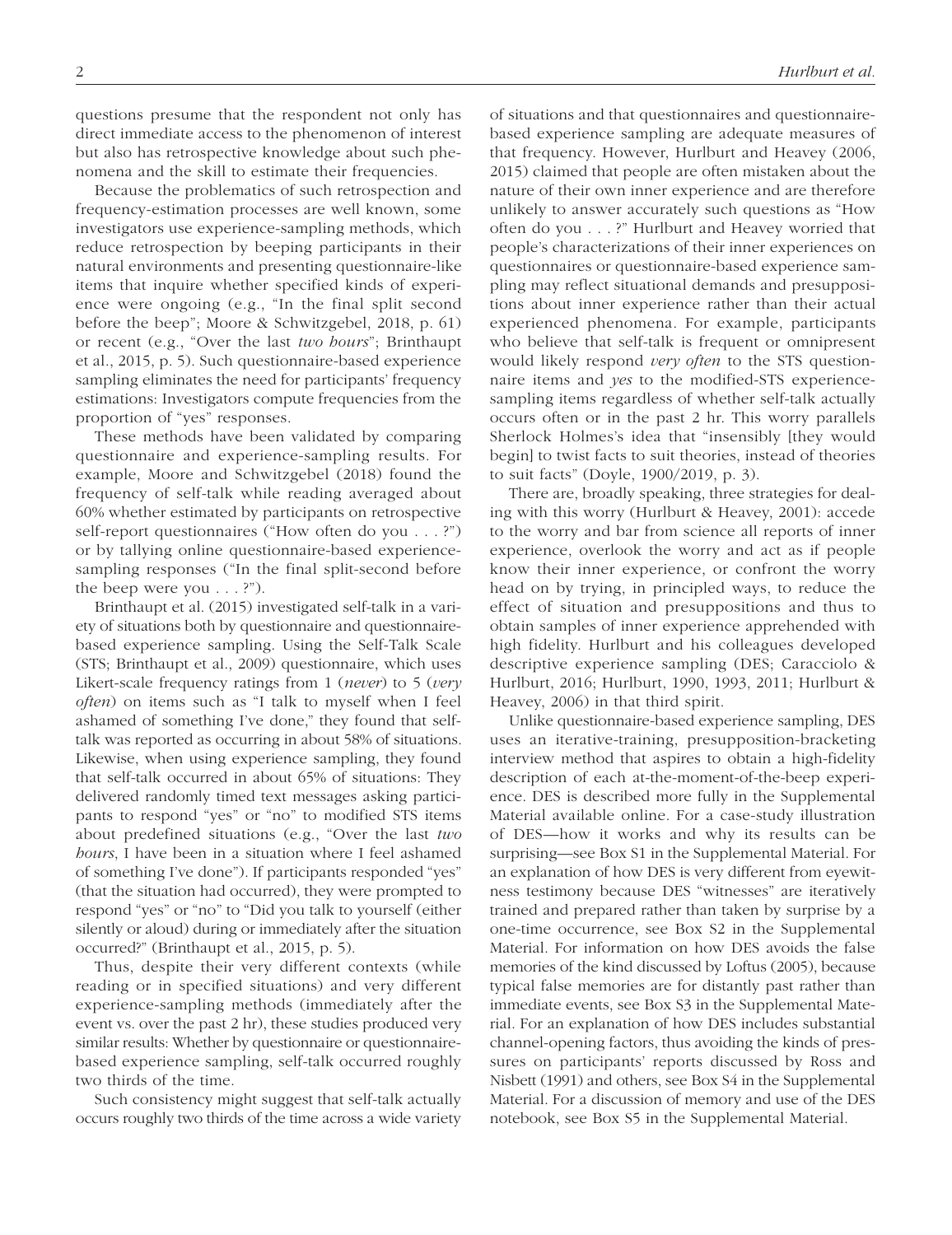For a discussion of the aspirational goal of apprehending inner experience with fidelity, see Box S6 in the Supplemental Material. In brief, fidelity refers to "faithfulness to the original"; apprehending inner experiences with fidelity refers to the creation of deft and unbiased (to the extent possible) descriptions of experiences that actually transpired but could be directly apprehended only by the experiencers themselves. Setting aside for now the important question of the extent to which DES investigators actually achieve that goal, we note that DES requires substantially more effort and investigator skill than do either questionnaires or questionnaire-based experience-sampling methods (McKelvie, 2019). Furthermore, DES presents experiential science with far more difficulties (e.g., establishing the credibility of an investigator) than are present with questionnaire-based methods. Therefore, science should examine whether DES produces results that are substantially similar to questionnaire-based methods. If so, then science can rely on questionnaires and use the labor-intensive DES only rarely, perhaps only as a validating criterion for questionnaire-based measures. If the results are substantially discrepant, however, then behavioral science will have to sort out the differences among the methods and the conditions under which each is appropriate.

One pair of studies allows a rough comparison of questionnaire, questionnaire-based experience sampling, and DES. As mentioned above, Moore and Schwitzgebel (2018) found both by questionnaire and by questionnaire-based experience sampling that selftalk occurred about 60% of the time when people were reading. By contrast, using DES, Brouwers et al. (2018) found that self-talk occurs only about 3% of the time while reading. That huge discrepancy suggests that the difference between questionnaire-based methods and DES might be substantial. However, that interpretation is confounded by methodological differences (e.g., recruiting methods, reading material). Furthermore, reading is a specialized situation, so generalizing to everyday nonreading experience is questionable. It is therefore desirable to attempt a comparison of questionnaire-estimated frequency and DES-based frequency that limits these potential confounds.

# Three Studies Comparing Questionnaires and DES

We present here three studies that directly compare questionnaires and DES; such head-to-head comparisons have never (to our knowledge) been attempted (for an explanation of why we did not also compare questionnaire-based experience sampling, see Box S7 in the Supplemental Material).

Our studies used two questionnaires, the STS and the Nevada Inner Experience Questionnaire (NIEQ; Heavey et al., 2019). We used the STS to allow replication of Brinthaupt et al. (2015). We used the NIEQ to generalize beyond self-talk and because it has three features that allow a direct comparison with DES frequencies: (a) The NIEQ measures the same five frequent phenomena (5FP; Kühn et al., 2014) that DES studies typically discover: inner speaking (i.e., inner speech), inner seeing (i.e., seeing images), unsymbolized thinking, feelings, and sensory awareness (for a description of these phenomena, see Box S8 in the Supplemental Material); (b) the NIEQ inquires directly about experiential frequencies, whereas other questionnaires conflate frequency and other variables (e.g., the STS inquires about self-talk in specific situations but does not measure the frequency of those situations); and (c) the NIEQ asks for frequency estimates by using

use Likert-type scales with ambiguous anchors (e.g., the STS endpoint is *very often*). In our three studies, we sought to answer the following question: To what extent are the frequencies of inner experience as measured by questionnaires similar to the natural-environment frequencies measured by the fidelity-aspiring DES method? For the method details for Studies 1, 2, and 3, see Boxes S9, S10, and S11, respectively, in the Supplemental Material. See Table 1 for a comparative overview of the three studies.

visual-analogue scales with unambiguous anchors, such as from *never* to *always*, whereas other questionnaires

Study 1 is a conceptual replication of Brinthaupt et al.'s (2015) Study 2, which administered the STS questionnaire to a large screening group, selected participants whose STS scores were in either the upper or the lower quartile, and then engaged them in experience sampling using items modified from the STS. Brinthaupt and colleagues found, via experience sampling (and as predicted), that the high-STS group reported more self-talk (73%) than did the low-STS group (54%). Our replication differs from Brinthaupt et al.'s Study 2 in three ways. First, we considered not only self-talk but also the 5FP (inner speaking, inner seeing, unsymbolized thinking, feelings, and sensory awareness); we therefore used not only the STS but also the NIEQ. Second, we obtained frequency estimates from an unambiguous visual-analogue questionnaire (the NIEQ) instead of relying only on the ambiguous STS. Third, we used a fidelity-aspiring experiencesampling method (DES) instead of a questionnairebased experience-sampling method (items modified from the STS).

In brief, each participant wore a beeper that delivered six random beeps in the participant's natural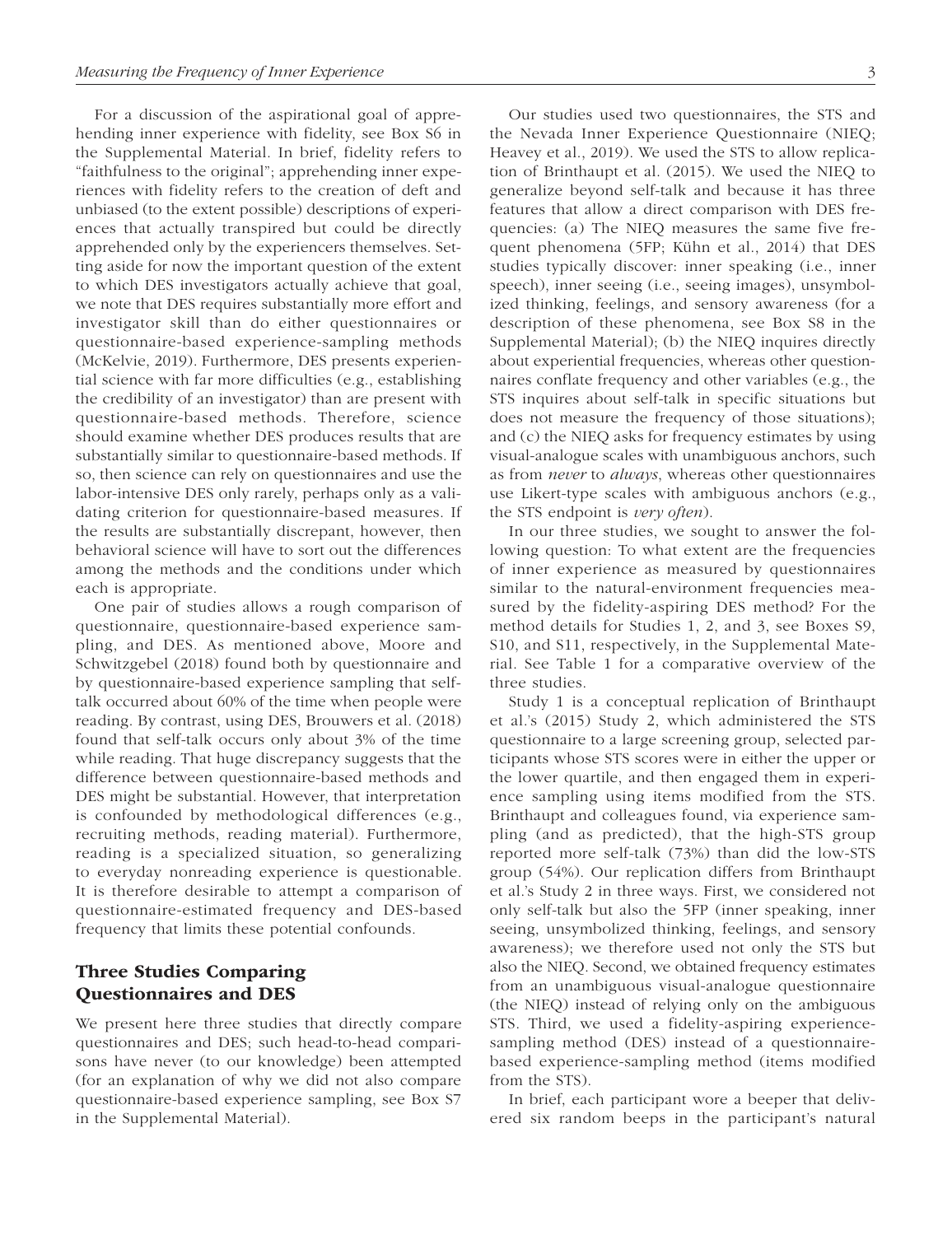## Table 1. All Studies: Comparing the Methods

| Element                                 | Study 1                                                                                                                                                                                                                                                                                                                                                          | Study 2                                                            | Study 3                                                                                                                     |
|-----------------------------------------|------------------------------------------------------------------------------------------------------------------------------------------------------------------------------------------------------------------------------------------------------------------------------------------------------------------------------------------------------------------|--------------------------------------------------------------------|-----------------------------------------------------------------------------------------------------------------------------|
| Method                                  | Box S9 in the Supplemental<br>Material                                                                                                                                                                                                                                                                                                                           | Box S10 in the Supplemental<br>Material                            | Box S11 in the Supplemental<br>Material                                                                                     |
| Rationale                               | Conceptual replication<br>of Brinthaupt et al.'s<br>(2015) STS validity study,<br>except we used DES and<br>Brinthaupt et al. used<br>questionnaire-based<br>experience sampling                                                                                                                                                                                 | Replication of Study 1 except<br>without stratification            | Replication of Study 2 except in<br>a clinical sample (to extend<br>generalizability) and no specific<br>focus on self-talk |
| Analysis                                | Between methods<br>(questionnaire vs. DES;<br>within subjects); also<br>between groups (high-<br>STS subjects vs. low-STS<br>subjects)                                                                                                                                                                                                                           | Between methods<br>(questionnaire vs. DES;<br>within subjects)     | Between methods (questionnaire<br>vs. DES; within subjects)                                                                 |
| Screening population                    | $N = 260$ , subject-pool<br>volunteers who took the<br>STS and NIEQ                                                                                                                                                                                                                                                                                              | $N = 60$ , subject-pool<br>volunteers who took the<br>STS and NIEQ | $N = 43$ , community mental-health<br>center prospective clients (no<br>screening questionnaires)                           |
| Sampling participants                   | $N = 16$ , stratified into two<br>groups. The high-STS group<br>$(N = 10)$ was a random<br>sample from the STS upper<br>quartile (STS score $> 66$ ;<br>mean STS percentage <sup><math>a</math></sup> =<br>86.6%). The low-STS group<br>$(N = 6)$ was a random<br>sample from the STS lower<br>quartile (STS score < 52;<br>mean STS percentage =<br>$40.6\%$ ). | $N = 12$ , randomly chosen, no<br>stratification                   | $N = 13$ , volunteers                                                                                                       |
| Questionnaires<br>administered          | STS and NIEQ                                                                                                                                                                                                                                                                                                                                                     | STS and NIEQ                                                       | <b>NIEQ</b>                                                                                                                 |
| Sampling method                         | DES in the natural<br>environment                                                                                                                                                                                                                                                                                                                                | DES in the natural<br>environment                                  | DES in the natural environment                                                                                              |
| Coding method                           | Both phenomenological and<br>inclusive                                                                                                                                                                                                                                                                                                                           | Phenomenological                                                   | Phenomenological                                                                                                            |
| Sampling days                           | $\overline{4}$                                                                                                                                                                                                                                                                                                                                                   | 5                                                                  | $4$ to $8$                                                                                                                  |
| Number of samples <sup>b</sup>          | 270                                                                                                                                                                                                                                                                                                                                                              | 270                                                                | 456                                                                                                                         |
| Samples per<br>participant <sup>c</sup> | 16.88                                                                                                                                                                                                                                                                                                                                                            | 22.50                                                              | 35.08                                                                                                                       |

Note: STS = Self-Talk Scale (Brinthaupt et al., 2009); DES = descriptive experience sampling; NIEQ = Nevada Inner Experience Questionnaire (Heavey et al., 2019).

<sup>a</sup>STS percentages were derived from STS total score following Brinthaupt et al. (2015, p. 6): STS percentage =  $100 \times (STS$  total –  $16)/(64$ . <sup>b</sup>These values exclude the first day as training. "These mean values exclude the first day.

environment. Within 24 hr, at least two investigators conducted an "expositional interview" with the participant; the interview asked, "What, if anything, was in your experience at the moment of the beep?" followed by clarifying and disambiguating questions designed to bracket presuppositions and iteratively improve the participant's skills. Then within 24 hr of the interview, the interviewers wrote a "contemporaneous description" of each sampled experience. This process of natural environment sampling followed by interview was repeated three additional times.

Because of the increase in bracketing-presupposition and attending-to-experience skills fostered in the first expositional interview, the participant's second-day sampling was likely to be more skillful than was the first-day sampling, the second-day expositional interview was likely to be more focused than was the firstday interview, and so on, iteratively, across subsequent days (Hurlburt, 2009).

After an individual completed the 4 days of sampling, the investigators met to review all of that individual's samples and briefly characterize the phenomena present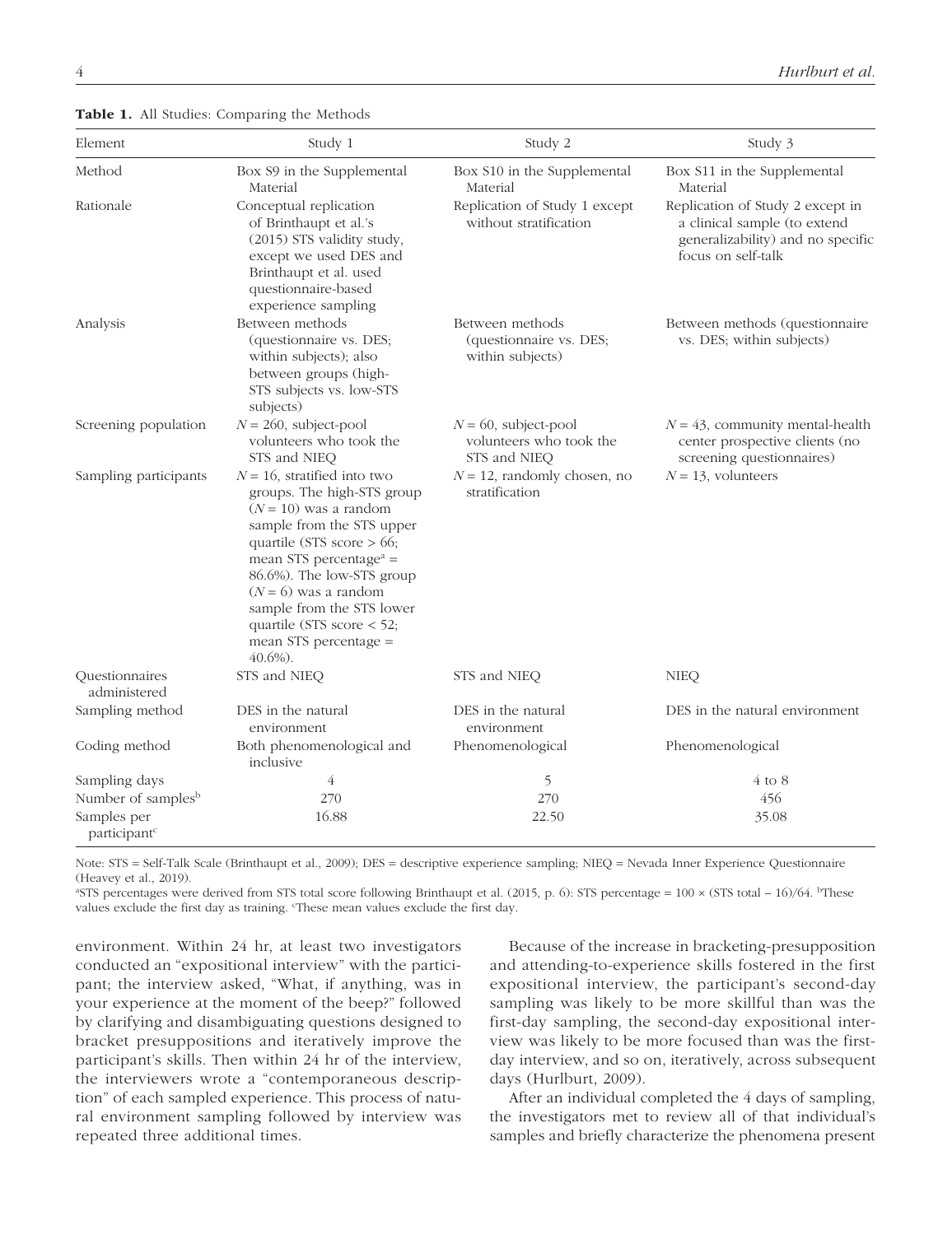| Variable              | Study $1^a$<br>$(N = 16)$ | Study $2^b$<br>$(N = 12)$ | Study $3c$<br>$(N = 13)$ | Mean |  |
|-----------------------|---------------------------|---------------------------|--------------------------|------|--|
| Self-talk             | .94                       |                           |                          |      |  |
| 5FP                   |                           |                           |                          |      |  |
| Inner speaking        | .92                       | .97                       | .96                      | .95  |  |
| Inner seeing          | .73                       | .81                       | .98                      | .83  |  |
| Unsymbolized thinking | .35                       | .82                       | .88                      | .65  |  |
| Feeling               | .83                       | .72                       | .59                      | .72  |  |
| Sensory awareness     | .82                       | .94                       | .86                      | .87  |  |
|                       |                           |                           |                          |      |  |

Table 2. All Studies: Spearman-Brown-Corrected (Split-Half) DES Reliabilities

Note: All means are weighted by degrees of freedom. Self-talk was measured only in Study 1. DES = descriptive experience sampling;  $5FP = five$  frequent phenomena (Kühn et al., 2014).

 $a<sup>a</sup>$ Mean samples per participant = 16.88. See the main diagonal of Table S1 in the Supplemental Material.  $b$ Mean samples per participant = 22.50. See the main diagonal of Table S2 in the Supplemental Material. CMean samples per participant = 35.08. See the main diagonal of Table S3 in the Supplemental Material.

for each sampled experience. Then, each sampled experience was independently coded for the presence (1), absence (0), or partial or possible presence (0.5) of self-talk and each of the 5FP by three investigators who had participated in the interviews. For a more complete description of the coding procedure, see Box S9b in the Supplemental Material. Inner speaking was coded in two ways: phenomenological and inclusive. In general, speaking includes the (a) experience of words, (b) the experience of a voice, and (c) the experience of producing the speaking. Phenomenologically, speaking is distinguished from, for example, hearing: One's own voice is experienced as *speaking* when talking into a tape recorder and as *being heard* when the same utterance is played back. DES typically defines inner speaking in that same way (e.g., Hurlburt et al., 2013), so we coded *phenomenological* inner speaking in a way that excludes inner hearing. However, many researchers consider inner speech to be heard, so we also coded *inclusive* inner speaking in a way designed to cast as wide a net for inner speech as is reasonable, including any instance in which the participant's own words were innerly present regardless of whether those words were innerly spoken, innerly heard, or innerly present without being spoken or heard.

Brinthaupt et al. (2009) defined self-talk as including either aloud self-talk or inner speaking. Therefore, we coded aloud self-talk and calculated (total) self-talk as occurring if an experience included either aloud selftalk or inner speaking (or both).

Thus, three investigators independently coded each sample for seven phenomena: inner speaking (phenomenological), inner speaking (inclusive), inner seeing, unsymbolized thinking, sensory awareness, feelings, and aloud self-talk.

Study 2 replicated the methods of Study 1 except there was no stratification, thus ruling out the possibility that the Study 1 participant selection strategy (sampling from the extremes) might have had unintended effects on some inner-experience characteristics. Study 2 also eliminated the focus on self-talk because Study 1 had shown very similar results for self-talk and the 5FP's inner speaking; likewise, Study 2 eliminated the inclusive coding because the Study 1 inclusive coding showed the same pattern of results as did the phenomenological coding.

Study 3 replicated the methods of Study 2 except with a clinical sample (i.e., subjects who were not part of the subject pool), thus extending the study's generalizability. Studies 2 and 3 are parts of larger unpublished studies (see Box S12 in the Supplemental Material).

## Reliability of DES

The three ways that we evaluated the adequacy of our DES implementation in Study 1 are described in Box S13 in the Supplemental Material. In brief, each of three independent coders provided 1,890 codings (7 codings for each of 270 samples); they unanimously agreed on 1,782 of them (94%). Then, for each participant, we computed the self-talk and the 5FP DES mean ratings separately for the odd-numbered and even-numbered samples. The first column of Table 2 shows the splithalf-derived Spearman-Brown-corrected reliabilities of these DES measurements. The Study 1 intercorrelations between DES 5FP measurements were relatively small (see Table S1 in the Supplemental Material). Table 2 (and Tables S2 and S3 in the Supplemental Material) also shows parallel results for Studies 2 and 3.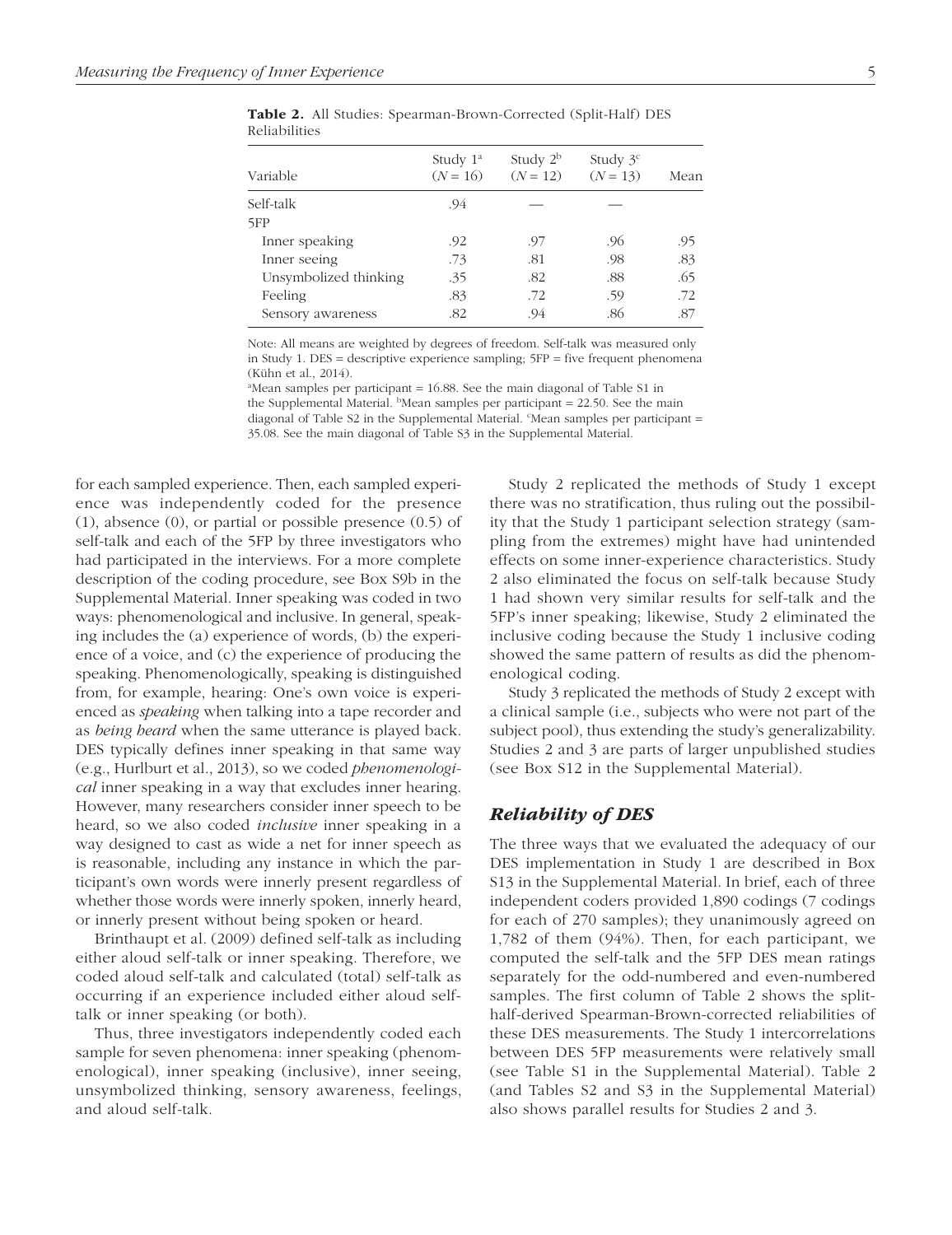| Variable              | Ouestionnaire <sup>a</sup> | DES sampling $\mathbb{R}^{\mathbb{D}}$ | <b>Ouestionnaire - DES</b> | $t(15)^c$ | $\mathcal{D}$ | d    |
|-----------------------|----------------------------|----------------------------------------|----------------------------|-----------|---------------|------|
|                       |                            | Self-talk                              |                            |           |               |      |
| Total                 | $69.3^{\mathrm{d}}(24.4)$  |                                        |                            |           |               |      |
| Inclusive             |                            | 25.0(19.02)                            | $44.3^{\circ}$ (27.8)      | 6.38      | < .001        | 1.60 |
| Phenomenological      |                            | 17.9(16.7)                             | $51.4^e$ (26.7)            | 7.72      | < .001        | 1.93 |
| Aloud                 |                            | 3.0(6.7)                               |                            |           |               |      |
|                       |                            | 5FP                                    |                            |           |               |      |
| Inner speaking        | $66.6gh$ (25.6)            |                                        |                            |           |               |      |
| Inclusive             |                            | 22.0(17.0)                             | $44.6^i(29.6)$             | 6.03      | < .001        | 1.51 |
| Phenomenological      |                            | 15.0(15.5)                             | $51.6^{i} (29.1)$          | 7.09      | < .001        | 1.77 |
| Inner seeing          | $69.08$ (27.2)             | 20.1(16.2)                             | $48.9^i(27.4)$             | 7.13      | < .001        | 1.78 |
| Unsymbolized thinking | $38.88$ (25.3)             | 11.8(10.8)                             | $27.0^i(26.8)$             | 4.03      | .001          | 1.01 |
| Feeling               | $79.18$ (20.0)             | 17.8(16.9)                             | $61.3^{i} (26.2)$          | 9.35      | < .001        | 2.34 |
| Sensory awareness     | $68.58$ (18.7)             | 33.0(19.3)                             | $35.6^{\mathrm{i}}$ (27.9) | 5.11      | < .001        | 1.28 |

Table 3. Study 1: Comparing Questionnaire Percentages and DES Sampling Percentages for All DES Participants

Note: The first three columns present unweighted mean frequencies across participants, with standard deviations in parentheses. DES = descriptive experience sampling; 5FP = five frequent phenomena (Kühn et al., 2014); Self-Talk Scale (Brinthaupt et al., 2009); NIEQ = Nevada Inner Experience Questionnaire (Heavey et al., 2019).

<sup>a</sup>These values are percentages from the "DES participants All  $(N = 16)$ " column of Table S4 in the Supplemental Material. <sup>b</sup>The values in this column are from the "All  $(N = 16)$ " column of Table S5 in the Supplemental Material. The *t*-test results here are from a comparison of questionnaire percentage and DES percentage, dependent samples. <sup>d</sup>Self-talk was measured by the STS, which does not distinguish between inclusive and phenomenal self-talk or between silent or aloud self-talk. "These values were calculated as STS percentage minus DES percentage. <sup>f</sup>There were too few instances to be meaningful. <sup>g</sup>These values are NIEQ percentages from the "DES Participants All  $(N = 16)$ " column of Table S4 in the Supplemental Material. <sup>h</sup>The NIEQ does not distinguish between inclusive and phenomenological inner speaking. <sup>i</sup>These values were calculated as NIEQ subscale percentage minus DES percentage.

These reliabilities are very high for self-talk and inner speaking and acceptable for the other coded phenomena. The off-diagonal correlations are small in Tables S1, S2, and S3 in the Supplemental Material, as is desirable. The conclusion is that whatever DES measures, it does so reliably.

## Comparing questionnaires and DES

There are two main features of Study 1's replication of Brinthaupt et al. (2015): the between-methods comparison (questionnaire vs. DES) and the between-groups comparison (high STS vs. low STS). Because our primary focus here is on between-methods comparisons, we describe the between-groups results in Box S14 in the Supplemental Material. In brief, our Study 1 found, unlike Brinthaupt et al. (2015), no statistically significant difference in DES-discovered self-talk between our high-STS and low-STS groups regardless of whether self-talk was coded phenomenologically or inclusively.

The between-methods (questionnaire vs. DES) comparison for the 16 DES participants of our Study 1 is shown in Table 3. The first column shows the questionnaire descriptive statistics; its first entry shows the STS percentage (replicating Brinthaupt et al., 2015), and the remaining entries show the NIEQ percentages. Note that the STS estimate of self-talk (69.3%) is very similar to the NIEQ estimate of inner speech (66.6%) even though these two questionnaires are very different—the STS uses Likert scales with ambiguous anchors, whereas the NIEQ uses visual-analogue scales with unambiguous anchors. That is, the two questionnaires operated as expected (see also the discussion of Table S4 in Box S14 in the Supplemental Material).

The second column of Table 3 shows the Study 1 DES descriptive statistics (see also the discussion of Table S5 in Box S14 in the Supplemental Material). Table 3's top section shows the DES self-talk percentages (conceptually replicating Brinthaupt et al., 2015), coded either inclusively, phenomenologically, or aloud; its bottom section shows the DES-measured 5FP percentages. Note that aloud self-talk is rare (occurring in 3% of samples; for examples, see Box S9b in the Supplemental Material), so total self-talk frequency and inner speaking frequency are very similar.

The third column of Table 3 shows the difference between the questionnaire percentage and the DES percentage (subtracting the DES sampling values from the questionnaire values). For example, before sampling, our DES participants self-reported (on the STS) that self-talk occurred on average in 69.3% of a range of situations, whereas according to DES, their self-talk (even coded inclusively) occurred on average only 25.0% of the time. That difference  $(69.3\% - 25.0\% = 44.3\%)$  is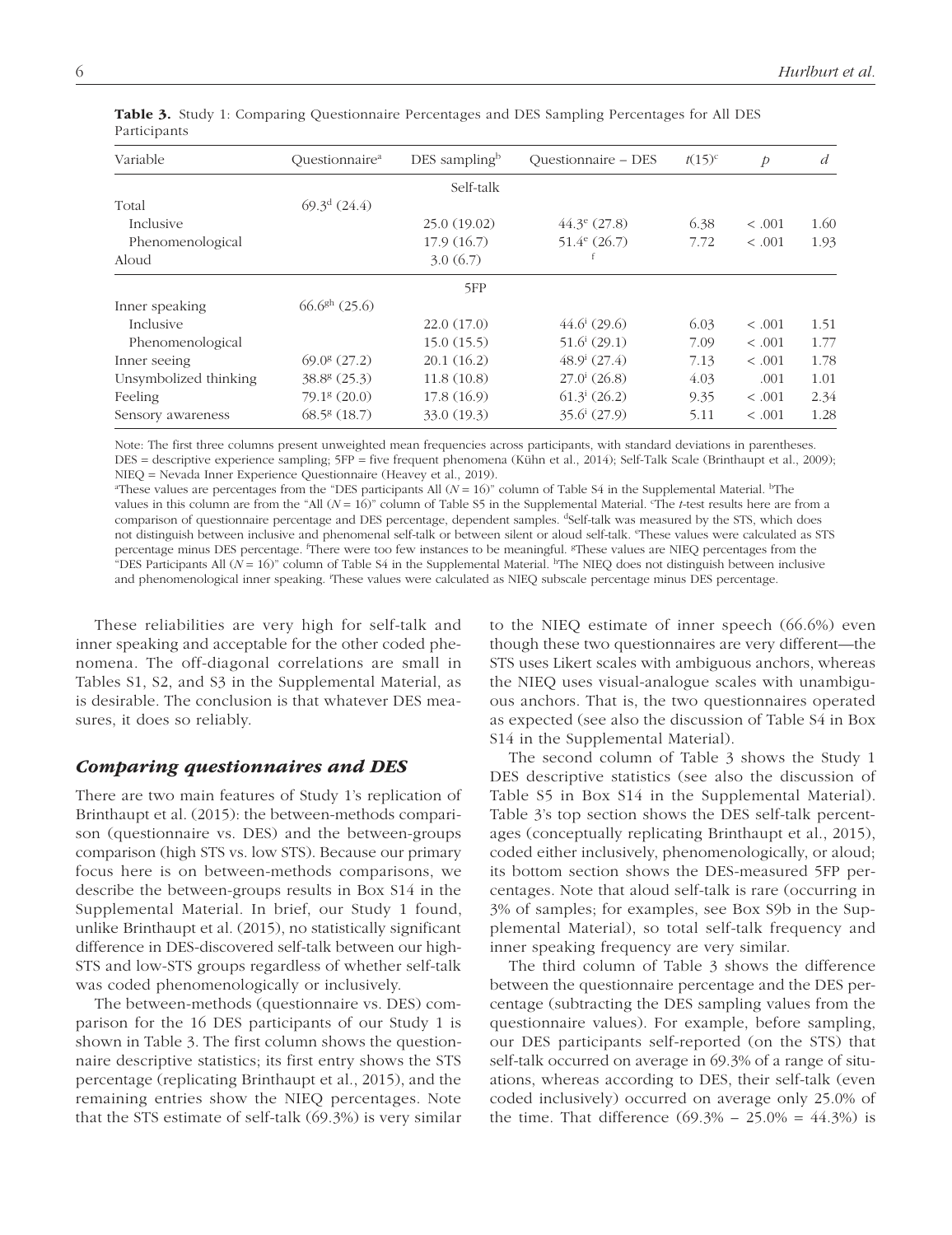| Variable                 | NIEO subscale frequency percentages |                         |                         | DES frequency percentages |                         |                | NIEO – DES frequency percentages |      |                         |                         |                  |      |
|--------------------------|-------------------------------------|-------------------------|-------------------------|---------------------------|-------------------------|----------------|----------------------------------|------|-------------------------|-------------------------|------------------|------|
|                          | Study<br>1 <sup>a</sup>             | Study<br>2 <sup>b</sup> | Study<br>3 <sup>c</sup> | Mean                      | Study<br>1 <sup>d</sup> | Study<br>$2^e$ | Study<br>3 <sup>t</sup>          | Mean | Study<br>1 <sup>g</sup> | Study<br>2 <sup>h</sup> | Study<br>$3^{i}$ | Mean |
| Inner speaking           | 66.6                                | 64.4                    | 75.6                    | 68.8                      | $15.0^{j}$              | 12.3           | 14.6                             | 14.1 | 51.6                    | 52.1                    | 61.0             | 54.7 |
| Inner seeing             | 69.0                                | 56.0                    | 55.5                    | 61.0                      | 20.1                    | 17.6           | 18.7                             | 19.0 | 48.9                    | 38.5                    | 36.8             | 42.1 |
| Unsymbolized<br>thinking | 38.8                                | 28.9                    | 39.5                    | 36.2                      | 11.8                    | 10.2           | 15.6                             | 12.5 | 27.0                    | 18.7                    | 23.9             | 23.6 |
| Feeling                  | 79.1                                | 70.8                    | 75.4                    | 75.5                      | 17.8                    | 11.8           | 12.1                             | 14.3 | 61.3                    | 59.0                    | 63.3             | 61.3 |
| Sensory<br>awareness     | 68.5                                | 58.4                    | 59.7                    | 62.8                      | 33.0                    | 30.3           | 27.3                             | 30.4 | 35.6                    | 28.1                    | 32.4             | 32.4 |

**Table 4.** Corresponding NIEQ and DES Results From Study 1 ( $N = 16$ ), Study 2 ( $N = 12$ ), and Study 3 ( $N = 13$ )

Note: All means are weighted by degrees of freedom. STS = Self-Talk Scale (Brinthaupt et al., 2009); DES = descriptive experience sampling; NIEQ = Nevada Inner Experience Questionnaire (Heavey et al., 2019).

<sup>a</sup>See Table 3, "Questionnaire" column. <sup>b</sup>See Table S8 in the Supplemental Material, "NIEQ Questionnaire" column. 'See Table S9 in the Supplemental Material, "NIEQ Questionnaire" column. <sup>d</sup>See Table 3, "DES sampling" column. "See Table S8 in the Supplemental Material, "DES Sampling" column. <sup>f</sup>See Table S9 in the Supplemental Material, "DES Sampling" column. <sup>8</sup>See Table 3, "Questionnaire – DES" column. <sup>h</sup>See Table S8 in the Supplemental Material, "NIEQ – DES" column. See Table S9 in the Supplemental Material, "NIEQ – DES" column. This displays the phenomenologically coded value so as to be comparable with the codings in Studies 2 and 3.

statistically significant with a huge effect size—pairedsamples  $t(15) = 6.38$ ,  $p < .001$ ,  $d = 1.60$ . Note that the STS measures self-talk in specific situations, whereas DES measures self-talk in the natural environment (for a discussion of whether that is a reasonable comparison, see Box S16 in the Supplemental Material).

The bottom of Table 3 extends beyond self-talk by comparing the NIEQ questionnaire-estimated 5FP frequencies with their DES-sampling-frequency counterparts. Note that for each individual 5FP phenomenon, the NIEQ estimates were at least twice and more often 3 or 4 times higher than the corresponding DES frequencies even though both putatively measured the same thing. Across all the 5FP, the average NIEQ − DES discrepancy was 45.1%. All these differences were statistically significant ( $p \leq .001$ ) with large effect sizes (smallest  $d = 1.01$ ; mean  $d = 1.64$ ). Note particularly that the STS self-talk and NIEQ inner-speaking results are similar (for a comparison of the DES results with those of Heavey & Hurlburt, 2008, see Box S17 in the Supplemental Material).

Studies 2 and 3 replicated the between-methods comparisons of Study 1 (see Box S15 in the Supplemental Material). Table 4 summarizes the main betweenmethods results across all three studies. The left section shows the NIEQ-questionnaire-measured frequency means for all sampling-phase participants. For example, the mean frequency of NIEQ-questionnaire-measured inner speaking ranged from 64.4% (for the 12 participants of Study 2) to 75.6% (for the 13 participants of Study 3). Note that these NIEQ inner-speaking- frequency estimates are very similar across the three studies; that is also true for the remaining sets of NIEQ subscale means.

The middle section of Table 4 presents the DESsampling-measured frequency means across all three studies. For example, the mean frequency DESsampling-measured inner speaking ranged from 12.3% to 15.0%. Note that these DES inner-speakingfrequency estimates are very similar across the three studies; that is also true for the remaining sets of DES 5FP means.

The right section of Table 4 presents the NIEQ – DES frequency differences across the three studies, subtracting the middle-panel results from the corresponding left-panel results. For example, the mean NIEQ – DES frequency difference for inner speaking ranged from 51.6% to 61.0%. Note that the NIEQ – DES frequency differences for inner speaking are very similar across the three studies, and those differences are huge. That is also true for the remaining sets of NIEQ – DES percentage differences.

In addition to considering the differences between NIEQ and DES frequencies, we also considered the correlations between those measures. Those correlations were close to zero, but because the sample sizes were small, we report them only in Box S18 in the Supplemental Material.

Figure 1 graphs the self-talk results across our three studies. Figure 1 also shows, for comparison, the selftalk results of the "while-reading" studies of Moore and Schwitzgebel (2018) and Brouwers et al. (2018) as well as Brinthaupt et al.'s (2015) 16-situation results (combining Brinthaupt et al.'s high- and low-STS groups). Note that that the results for the questionnaires (all the dotted bars) are very similar. In particular, the results for the NIEQ ISpeaking questionnaire are very similar to each other and to those of the other questionnaires. In addition, results for questionnaire-based sampling (black diagonal stripes) are very similar to those of the questionnaires—much more similar to the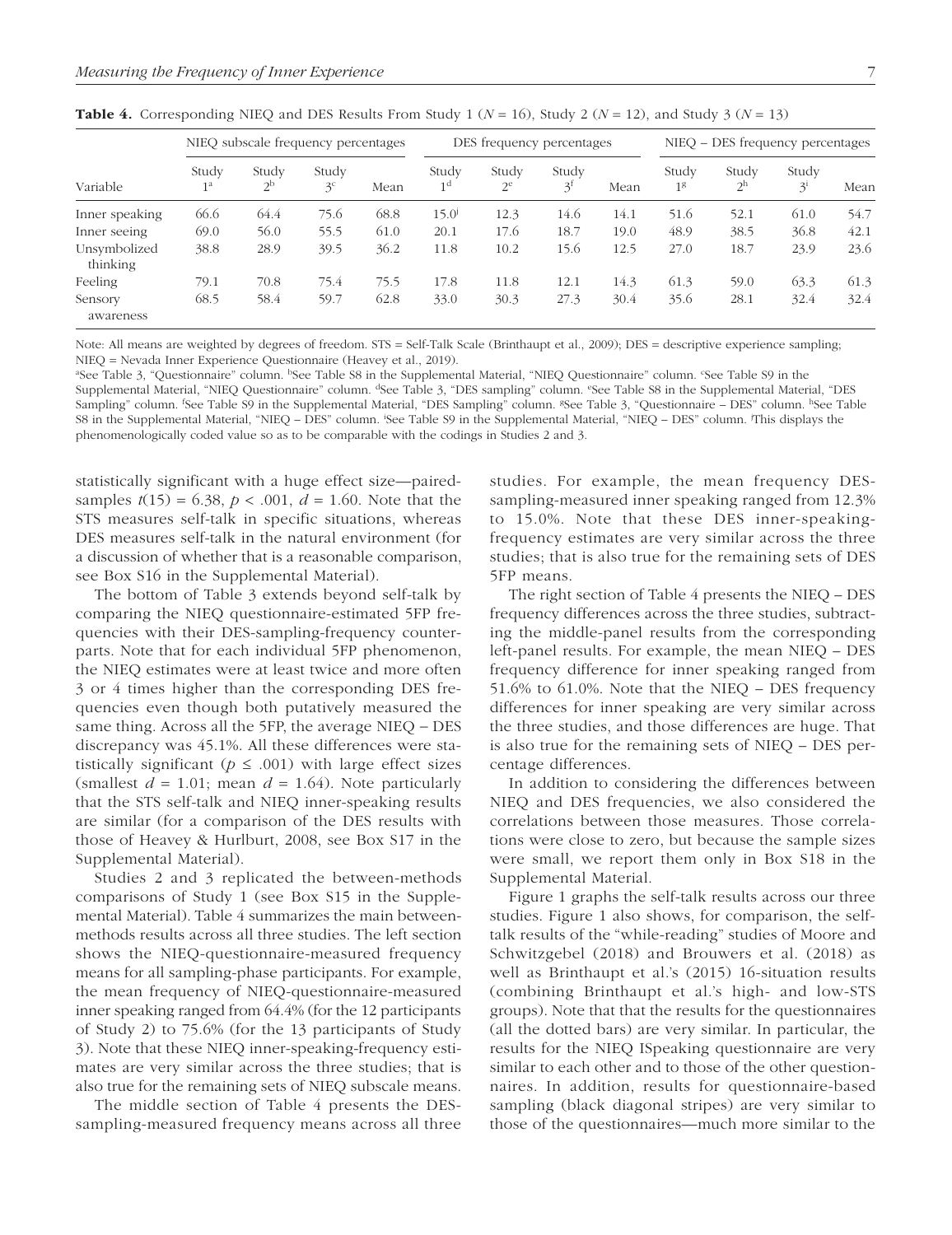

Fig. 1. Results from all studies: comparing self-talk by questionnaire and experience sampling. STS = Self-Talk Questionnaire (Brinthaupt et al., 2009); NIEQ = Nevada Inner Experience Questionnaire (Heavey et al.,  $2019$ ); ST-i = self-talk (inclusively coded); IS-p = inner speaking (phenomenologically coded). Error bars indicate  $\pm 1$  *SE*. In the key, "Item" = Moore and Schwitzgebel's (2018) online questionnaire item regarding inner speech. "Moore" = Moore and Schwitzgebel's (2018) Study 2 of experience while reading (for comparison). "Brouwers" = results from Brouwers et al. (2018) study of experience while reading (for comparison). Note that Brouwers et al. referred to ST-i as "words of any kind," and they referred to IS-p as "inner speaking" (although they included inner hearing). "Brinthaupt (All)" = results from Brinthaupt et al. (2015) Study 2, combining all participants (for comparison).

questionnaires than to the DES experience sampling (gray diagonal stripes). Finally, the results for DES sampling (regardless of whether the DES coding is inclusive or phenomenological) are very similar to each other but dramatically smaller than for any questionnairebased method.

In short, all self-talk frequencies based on questionnaires, whether retrospective questionnaires (Moore and Schwitzgebel's item, the STS, or NIEQ ISpeaking) or questionnaire- based experience sampling (Moore & Schwitzgebel, 2018, or Brinthaupt et al., 2015), are approximately equal and high (roughly two thirds of the time). The self-talk frequencies based on DES (whether coded inclusively or phenomenologically) are approximately equal and much smaller (roughly one sixth of the time).

The self-talk frequency distributions between questionnaire and DES have relatively little overlap (see Box S19 in the Supplemental Material, which zooms in on a portion of Fig. 1).

Figure 2 extends beyond self-talk to the 5FP by comparing the NIEQ questionnaire and the DES sampling results. Note that for each of the 5FP phenomena, the NIEQ-questionnaire estimates are very consistent across studies, as are the DES-sampling results. Note also that for each of the 5FP phenomena, the DES results are dramatically smaller than are the NIEQ estimates.

## How can results be so discrepant?

Despite the fact that the NIEQ (by questionnaire) and DES (by sampling) intend to measure the same thing (the 5FP frequencies in the natural environment), the NIEQ and DES apparently measure very different things: The questionnaire provided hugely higher estimates than the sampling frequencies. These results are striking and consistent.

The discussion in Box S20 in the Supplemental Material suggests that the relatively small sample sizes of these studies are not grounds for dismissing them, so we ask whether science should understand these studies' huge discrepancies to be (a) merely a difference in the point of view between questionnaires and DES (as when fractal analysis shows different coastline lengths depending on the length of the measuring instrument); (b) an overestimation of the frequency of actual phenomena by questionnaires; (c) an underestimation of actual frequencies by DES; or (d) some combination of the above. The results of these studies do not lead to a definitive choice among those options, but they do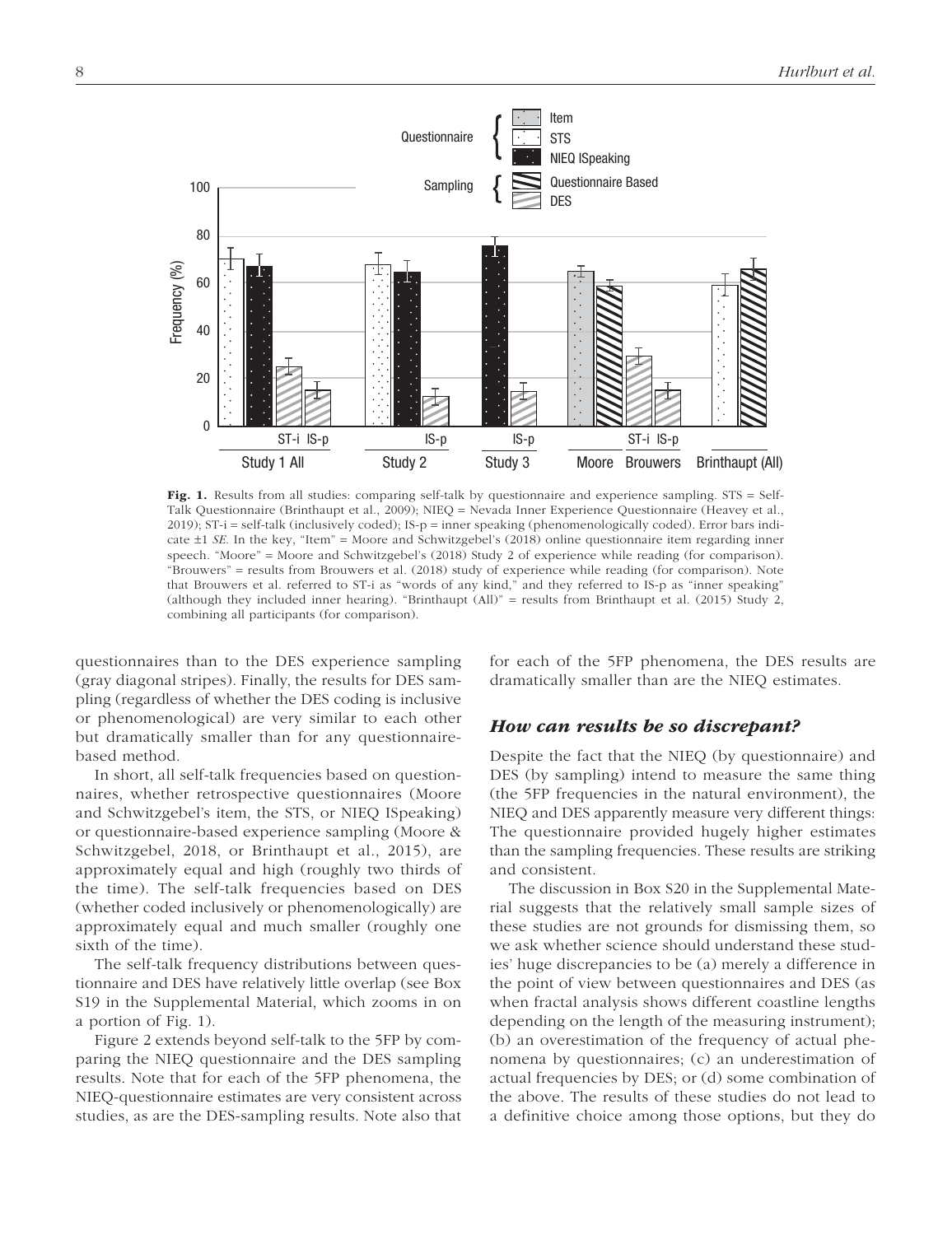

Fig. 2. Results from all studies: comparing the five frequent phenomena (5FP) by Nevada Inner Experience Questionnaire (NIEQ; Heavey et al., 2019) and descriptive experience sampling (DES). Error bars indicate ±1 *SE*. Inner speaking results are redisplayed from Figure 1.

suggest that psychological science might profit from a series of studies by a variety of investigators, all trying to tease these and other options apart.

Without being dogmatic, we favor the second idea, that questionnaires likely overestimate the frequencies of inner experiential phenomena. That perspective comes not only from these three studies but also from many careful observations of DES participants (e.g., Steven in Box S1 in the Supplemental Material) who themselves came to realize that they had been ignorant about their own inner experience. For example, Hurlburt and Krumm (2020) publicly used DES with Ryan, the protagonist in the recent everyone-hasconstant-internal-monologue Internet kerfuffle ( Soloducha, 2020), and found few examples of the internal monologue that Ryan had thought were ubiquitous.

One might wonder how people can be mistaken about their own experience. We offer six speculations. First, people have no comparison group on which to hone the skills required to apprehend, discriminate, and describe phenomena. The totality of one's experienced phenomena come from a single source—oneself. Second, most people find their own DES-discovered inner experience mundane and boring (by their own standards). Faithfully apprehending and describing one's inner experience does not seem interesting. Third, there may be evolutionary or cultural pressure favoring suppressing candid expression of inner experience (think about a king's response to people who reveal that they find the queen attractive). Fourth, inner-experience characteristics are almost always importantly just outside of view. One is generally interested in whatever one is interested in, not in the manner in which one experiences it. Fifth, armchair introspection (asking oneself, "What's going on with me right now?") is doubly fraught ( Hurlburt & Schwitzgebel, 2011): One chooses to introspect only on certain occasions (exactly those in which it occurs to one to introspect), and asking the question substantially disturbs the experience meant to be introspected. The beep's randomness alleviates the specialoccasion problem, and its fast rise time might substantially lessen the disturbance, but of course that is open to scientific evaluation. Sixth, people confuse self-theories, folk theories, generalities, and/or plausibility notions with experience itself. On a questionnaire or at a questionnaire-based beep, one might endorse inner speech because it seems reasonable, not because one directly apprehends it. We note that the characteristics of one's experience might be important even if one is mistaken about those characteristics.

## Implications

In a narrow sense, we have examined the contrast between one fidelity-aspiring method (DES) and questionnaire-based measures of experiential frequencies. In a broader sense, in this article, we suggest the potential importance of high-fidelity explorations of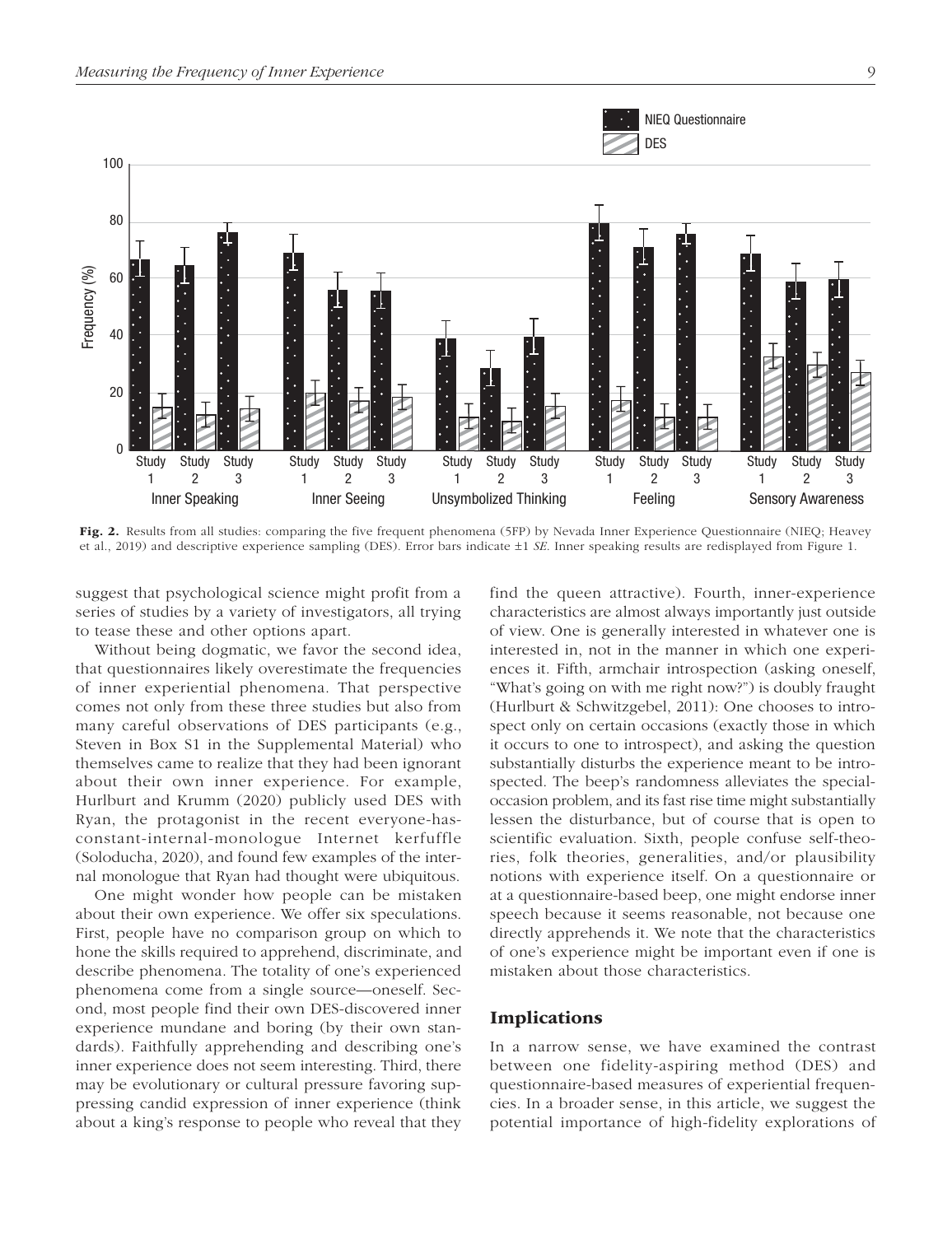everyday inner experience. Investigations that seek to characterize everyday inner experience are rare. For example, whereas introductory psychology textbooks frequently include chapters on "consciousness," those chapters focus predominantly on dreaming, drugs, and selective attention. Only rarely do they even mention the characteristics of everyday waking experience. Psychological science has not invested in high-fidelity investigations of experience.

Experience-sampling studies typically include instructions such as "Please refer to the thought occurring right before the alarm sounds" (Bryant et al., 2013, p. 705). Those instructions seem simple and unambiguously straightforward, but DES has shown that DES participants on the first sampling day respond to such instructions in hugely discrepant ways. For example, DES participants (as subsequent interviewing shows) use "thought" to refer to vastly different phenomena ranging from feelings to sensory awarenesses to (as might have been expected) cognitive events (Hurlburt & Schwitzgebel, 2007, p. 61). Furthermore, despite being instructed to focus on experience "right before the beep sounds," on the first sampling day, DES participants sometimes describe experiences that actually occurred hours or days before the beep, during the beep, or after the beep or that were not experienced at all (Hurlburt, 2011). We believe that questionnairebased experience-sampling participants have similarly discrepant ways of understanding seemingly unambiguous instructions but that those discrepancies remain hidden in questionnaire-based research. We conclude that substantial (probably iterative) training is required to disambiguate everyday terminology and instructions; such training is rare or nonexistent in questionnairebased experience sampling (Hurlburt & Heavey, 2015). Furthermore, if questionnaire users provide any training that goes beyond the validation sample, their questionnaire administration would be considered invalid.

There are studies that investigate directly apprehended experiential aspects other than frequency. For example, Fazekas et al. (2020) considered the neural correlates of vividness of visual imagery, which was typically measured with the Vividness of Visual Imagery Questionnaire (VVIQ; Marks, 1973) and/or the Perceptual Awareness Scale (PAS; Ramsøy & Overgaard, 2004). Visual-imagery vividness was said to have three characteristics: (a) The maximum visual-imagery vividness is "as clear and as vivid as normal vision" (as the VVIQ puts it); (b) if imagery is not clear or vivid, it is "degraded" or "reduced in quality" (Fazekas et al., 2020, p. 1202); and (c) vividness is a characteristic of the entire conscious experience (as it must be to inquire about its neural correlates). However, our DES studies suggest that none of those characteristics are necessary. Regarding (a), Hurlburt (1990) described instances in which patients with schizophrenia had imagery that was more clear and vivid than normal vision. This phenomenon is not limited to people with schizophrenia; Raymond (2011) also reported it in veterans with posttraumatic stress disorder. Regarding (b) and (c), here is an example from Hurlburt and Schwitzgebel (2007):

Susan, a college student, was critical of her roommate Helen's relationships with boys. Susan had an image of Helen, seen from the waist up sitting on their couch with a boy. Helen in the image was wearing only a bra. Helen and the couch and the bra were seen clearly in this image, but the boy's face was unelaborated or indistinct. . . . [Susan's] indeterminate boy was not merely the result of weak imagery but was a highly skilled construction of indeterminacy precisely where she meant indeterminately to represent *lots* of boys. (p. 106)

Susan's lack of clarity was (or at least might have been) an intentional blurring that was highly skillful, not degraded or reduced in quality. Moreover, the blurring applied to only a portion of the imagery, not the entire conscious experience.

Our studies suggest that skilled distortions such as Susan's blurring are not unique to Susan. Whether such distortions are important to the scientific study of vividness remains to be seen; here we note that questionnaires such as the VVIQ or PAS can never investigate such characteristics. To do so requires an aim at fidelity, which is not the case for questionnaire-based data (see Box S6 in the Supplemental Material).

A second example concerns mind wandering, which "is rooted in competition between self-relevant, internal priorities and task-relevant, external priorities" (Murray et al., 2020, p. 575). Following William James's (1890) statement that "Everyone knows what attention is. It is the taking possession by the mind, in clear and vivid form, of *one* [emphasis added] out of what seem several simultaneously possible objects or trains of thought" (pp. 403–404), mind-wandering researchers typically presume that consciousness is (a) unitary and (b) composed of either externally driven trains of thought (i.e., perceptual experience) or internally driven trains of thought (experiences generated by the autobiographical memory system). However, Fernyhough et al. (2018) used DES to show that experience could be multiple, not (a) unitary, and could be simultaneously internal and external, not only (b) one or the other. Here is an example from a participant in that study: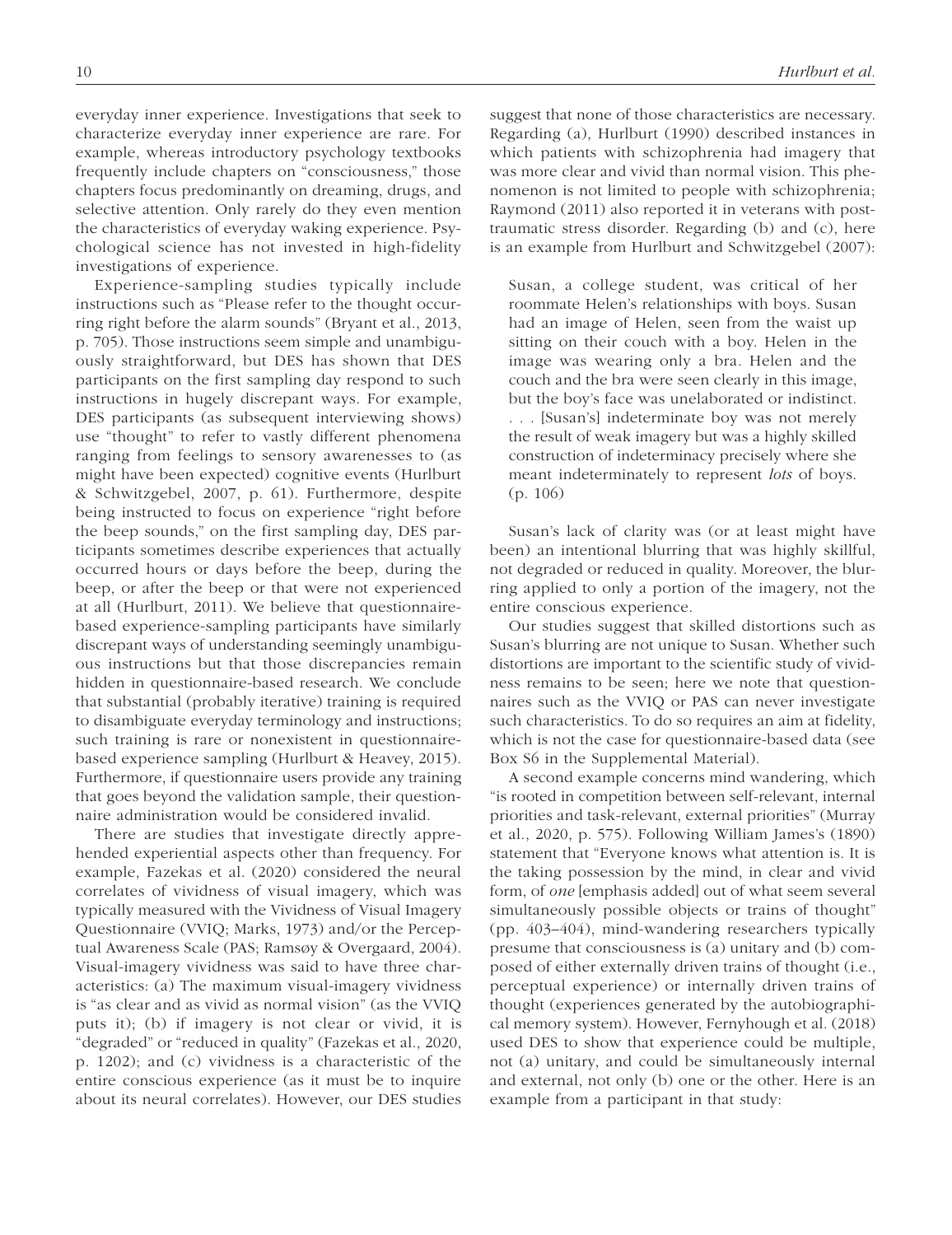Jane was focused on the geometry of the scanner above her head, particularly on the distance between the mirror and the ceiling of the scanner (an external focus). Simultaneously she innerly saw the office where the DES interviews had taken place, as if she had been walking into the room. She saw the table and RH, the people behind him, the computer, and so on. This imaginary seeing is an internal focus. (Fernyhough et al., 2018, p. 8)

The mind-wandering literature does not discuss such samples because, as Murray and colleagues (2020, p. 582) summarized, mind-wandering studies typically interrupt participants and prompt them with some variant of "At the time of the beep, my mind had wandered to something other than what I was doing." That prompt presumes that the mind is (a) unitary and (b) either focused externally on the task or internally on something else.

Much of the energy in modern psychological science involves neuroscientific (e.g., functional MRI [fMRI]) studies that seek to identify brain-region correlates of cognitive events. Substantial resources are being expended to improve brain-region measurements, but the cognitive events are still typically measured by questionnaire (e.g., Delamillieure et al., 2010) or performance on cognitive tasks (e.g., Christoff et al., 2009), techniques that have not changed much since the invention of fMRI. However, Hurlburt et al. (2016), in an fMRI study, compared inner speech as elicited by the experimenter (e.g., "Say 'pencil'") with inner speech spontaneously occurring in the scanner (as identified by DES) and found that experimenter-elicited and spontaneous inner speech had different brain-region footprints. This small study clearly needs replication, but it suggests that neural correlates of consciousness science might profit from improving measurements of experience as well as brain activity.

Many questionnaires (unlike those we have been considering) measure personality traits or other inferred constructs, not directly apprehended experience. Our results do not apply directly to such questionnaires. For example, the NEO-Personality Inventory–3 (McCrae et al., 2005) measures traits such as conscientiousness and extraversion by presenting general self-characterization items such as "I'm not a very orderly or methodical person," which has no relationship or only a minor relationship to directly apprehended experience. We do not take a position on how our results might extrapolate to such questionnaires.

The bottom line, as we see it, is that scientists and practitioners should not assume that people adequately characterize their inner experience on questionnaires or in questionnaire-based experience-sampling methods. The studies presented or reviewed here show dramatic differences between questionnaire-based characterizations (done via retrospection or nonretrospectively via experience sampling) and fidelity-aspiring ones (done via DES). If we are to have a mature science of inner experience, the field must grapple with these findings. Perhaps replication attempts will reveal limitations of these studies. Perhaps science can advance fidelity-aspiring methods superior to or more efficient than DES. Perhaps science will find a way to create questionnaires that capitalize on the issues raised here—for example, perhaps a few days of DES iterative training can be followed by several days of questionnairebased experience sampling. Perhaps if psychological science came to distinguish between high-fidelity explorations and self-characterizations, that distinction would percolate through to the lay community, the general societal appreciation for apprehending inner experience would increase, and the ability to respond to questionnaire-based probes would improve. Perhaps psychological science will recognize that whereas highfidelity explorations are required for the exploration of absolute frequencies, the exploration of relative frequencies, personality traits, or other constructs may not have such requirements. Perhaps psychological science will decide that it is important to devote substantially more of its resources to high-fidelity explorations of inner experience. Much work remains.

### **Transparency**

*Action Editor:* Laura A. King

*Editor:* Laura A. King

*Declaration of Conflicting Interests*

The author(s) declared that there were no conflicts of interest with respect to the authorship or the publication of this article.

## ORCID iD

Russell T. Hurlburt **https://orcid.org/0000-0003-4672-2562** 

### Supplemental Material

Additional supporting information can be found at http:// journals.sagepub.com/doi/suppl/10.1177/1745691621990379

#### References

- Brinthaupt, T. M., Benson, S. A., Kang, M., & Moore, Z. D. (2015). Assessing the accuracy of self-reported self-talk. *Frontiers in Psychology*, *6*, Article 570. https://doi.org/ 10.3389/fpsyg.2015.00570
- Brinthaupt, T. M., Hein, M. B., & Kramer, T. E. (2009). The Self-Talk Scale: Development, factor analysis, and validation. *Journal of Personality Assessment*, *91*(1), 82–92. https://doi.org/10.1080/00223890802484498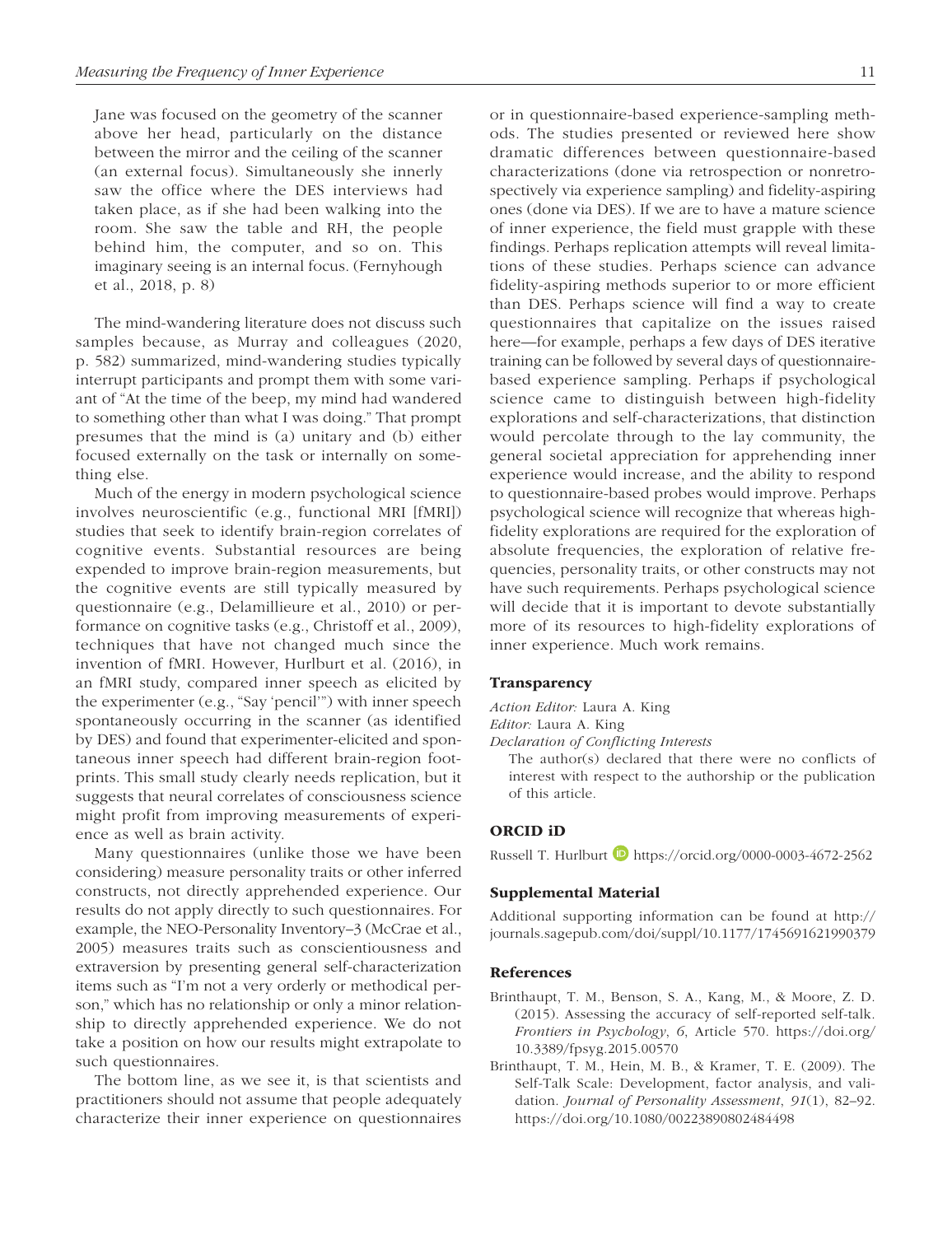- Brouwers, V. P., Heavey, C. L., Lapping-Carr, L., Moynihan, S., Kelsey, J., & Hurlburt, R. T. (2018). Pristine inner experience while silent reading: It's not silent speaking of the text. *Journal of Consciousness Studies*, *25*(3–4), 29–54.
- Bryant, L., Coffey, A., Povinelli, D. J., & Pruett, J. R., Jr. (2013). Theory of mind experience sampling in typical adults. *Consciousness and Cognition*, *22*, 697–707.
- Caracciolo, M., & Hurlburt, R. T. (2016). *A passion for specificity: Confronting inner experience in literature and science*. The Ohio State University Press.
- Christoff, K., Gordon, A. M., Smallwood, J., Smith, R., & Schooler, J. W. (2009). Experience sampling during fMRI reveals default network and executive system contributions to mind wandering. *Proceedings of the National Academy, USA*, *106*, 8719–8724. https://doi.org/10.1073/ pnas.0900234106
- Delamillieure, P., Doucet, G., Mazoyer, B., Turbelina, M., Delcroix, N., Mellet, E., Zago, L., Crivello, F., Petit, L., Tzourio-Mazoyer, N., & Joliot, M. (2010). The resting state questionnaire: An introspective questionnaire for evaluation of inner experience during the conscious resting state. *Brain Research Bulletin*, *81*, 565–573. https://doi .org/10.1016/j.brainresbull.2009.11.014
- Doyle, A. C. (2019). *A scandal in Bohemia*. (Original work published 1900). https://www.pagebypagebooks.com/ Arthur\_Conan\_Doyle/The\_Adventures\_of\_Sherlock\_ Holmes/ADVENTURE\_I\_A\_SCANDAL\_IN\_BOHEMIA\_p1 .html
- Fazekas, P., Nemeth, G., & Overgaard, M. (2020). Perceptual representations and the vividness of stimulus-triggered and stimulus-independent experiences. *Perspectives on Psychological Science*, *15*(5), 1200–1213. https://doi.org/ 10.1177/1745691620924039
- Fernyhough, C. P., Alderson-Day, B., Hurlburt, R. T., & Kühn, S. (2018). Investigating multiple streams of consciousness: Using descriptive experience sampling to explore internally and externally directed streams of thought. *Frontiers in Human Neuroscience*, *12*, Article 494. https:// doi.org/10.3389/fnhum.2018.00494
- Heavey, C. L., & Hurlburt, R. T. (2008). The phenomena of inner experience. *Consciousness and Cognition*, *17*(3), 798–810. https://doi.org/10.1016/j.concog.2007.12.006
- Heavey, C. L., Moynihan, S. A., Brouwers, V. P., Lapping-Carr, L., Krumm, A. E., Kelsey, J. M., Turner, D. K., II, & Hurlburt, R. T. (2019). Measuring the frequency of innerexperience characteristics by self-report: The Nevada Inner Experience Questionnaire. *Frontiers in Psychology*, *11*, Article 2615. https://doi.org/10.3389/fpsyg.2018.02615
- Hurlburt, R. T. (1990). *Sampling normal and schizophrenic inner experience*. Plenum Press.
- Hurlburt, R. T. (1993). *Sampling inner experience in disturbed affect*. Plenum Press.
- Hurlburt, R. T. (2009). Iteratively apprehending pristine experience. *Journal of Consciousness Studies*, *16*(10–12), 156–188.
- Hurlburt, R. T. (2011). *Investigating pristine inner experience: Moments of truth.* Cambridge University Press.
- Hurlburt, R. T., Alderson-Day, B., Kühn, S., & Fernyhough, C. (2016). Exploring the ecological validity of thinking

on demand: Neural correlates of elicited vs. spontaneously occurring inner speech. *PLOS ONE*, *11*(2), Article e0147932. https://doi.org/10.1371/journal.pone.0147932

- Hurlburt, R. T., & Heavey, C. L. (2001). Telling what we know: Describing inner experience. *Trends in Cognitive Sciences*, *5*(9), 400–403. https://doi.org/10.1016/S1364- 6613(00)01724-1
- Hurlburt, R. T., & Heavey, C. L. (2006). *Exploring inner experience: The descriptive experience sampling method*. John Benjamins.
- Hurlburt, R. T., & Heavey, C. L. (2015). Investigating pristine inner experience: Implications for experience sampling and questionnaires. *Consciousness and Cognition*, *31*, 148–159. https://doi.org/10.1016/j.concog.2014.11.002
- Hurlburt, R. T., Heavey, C. L., & Kelsey, J. M. (2013). Toward a phenomenology of inner speaking. *Consciousness and Cognition*, *22*, 1477–1494. https://doi.org/10.1016/j .concog.2013.10.003
- Hurlburt, R. T., & Krumm, A. E. (2020). *Do I really have internal monologue? (Reality TV about inner experience)*. http://hurlburt.faculty.unlv.edu/lena/do\_I\_have\_internal\_ monologue\_sampling.html
- Hurlburt, R. T., & Schwitzgebel, E. (2007). *Describing inner experience? Proponent meets skeptic*. The MIT Press.
- Hurlburt, R. T., & Schwitzgebel, E. (2011). Methodological pluralism, armchair introspection, and DES as the epistemic tribunal. *Journal of Consciousness Studies*, *18*(1), 253–273.
- James, W. (1890). *The principles of psychology* (Vol. 1). Henry Holt.
- Kane, M. J., Brown, L. H., McVay, J. C., Silvia, P. J., Myin-Germeys, I., & Kwapil, T. R. (2007). For whom the mind wanders, and when: An experience-sampling study of working memory and executive control in daily life. *Psychological Science*, *18*(7), 614–621. https://doi.org/10.1111/j.1467- 9280.2007.01948.x
- Kosslyn, S. M. (1994). *Image and brain: The resolution of the imagery debate*. The MIT Press.
- Kühn, S., Fernyhough, C., Alderson-Day, B., & Hurlburt, R. T. (2014). Inner experience in the scanner: Can high fidelity apprehensions of inner experience be integrated with fMRI? *Frontiers in Psychology: Cognitive Science*, *5*, Article 1393. https://doi.org/10.3389/fpsyg.2014.01393
- Langland-Hassan, P., Faries, F. R., Richardson, M. J., & Dietz, A. (2015). Inner speech deficits in people with aphasia. *Frontiers in Psychology*, *6*, Article 528. https://doi.org/ 10.3389/fpsyg.2015.00528
- Loftus, E. F. (2005). Planting misinformation in the human mind: A 30-year investigation of the malleability of memory. *Learning & Memory*, *12*(4), 361–366. https://doi.org/ 10.1101/lm.94705
- Marks, D. F. (1973). Visual imagery differences in the recall of pictures. *British Journal of Psychology*, *64*, 17–24. https:// doi.org/10.1111/j.2044-8295.1973.tb01322.x
- McCrae, R. R., Costa, P. T., Jr., & Martin, T. A. (2005). The NEO-PI-3: A more readable Revised NEO Personality Inventory. *Journal of Personality Assessment*, *84*(3), 261– 270. https://doi.org/10.1207/s15327752jpa8403\_05
- McKelvie, S. J. (2019). Classical introspection revisited: Implications of research on visual imagery for the functions